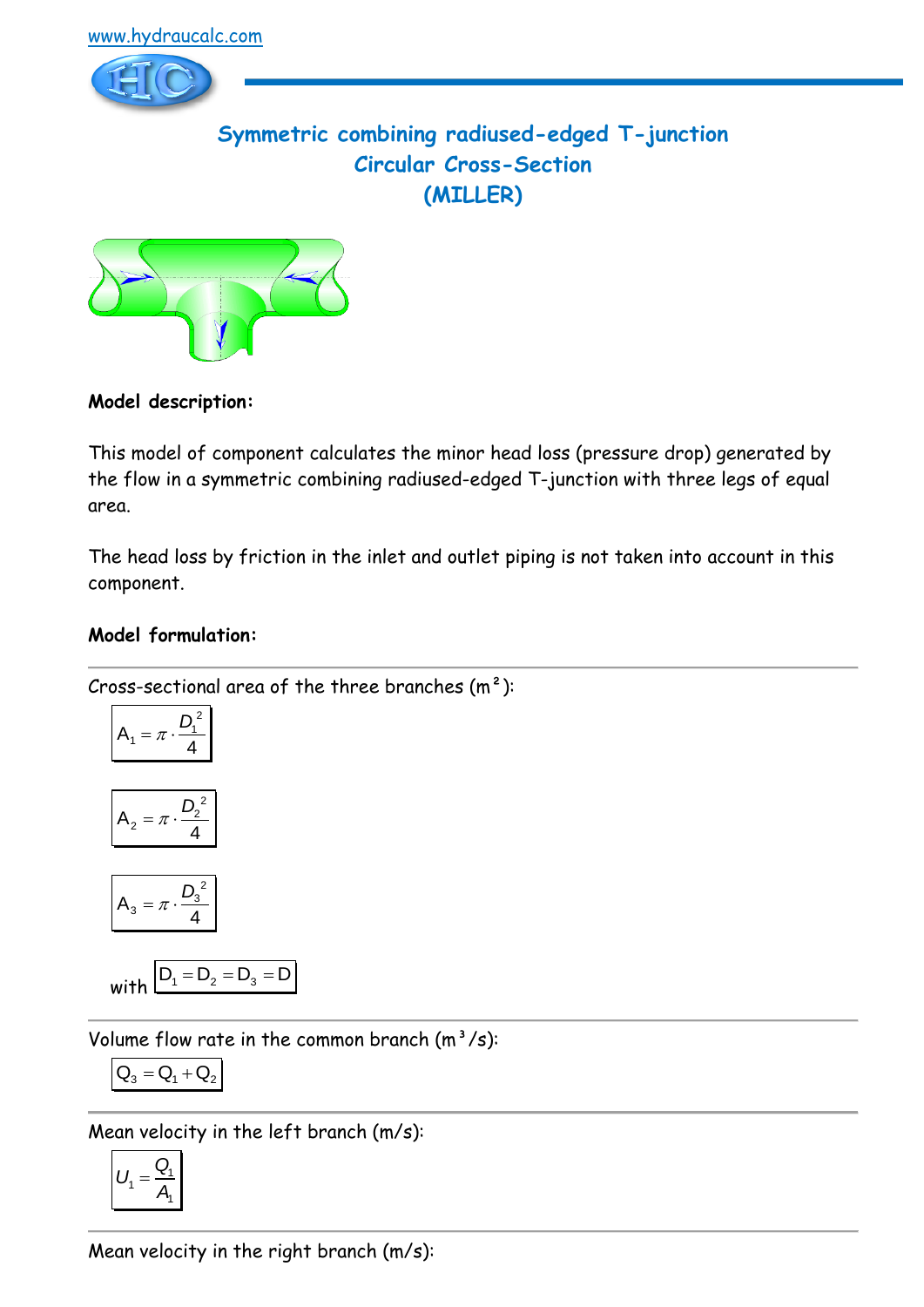$$
U_2 = \frac{Q_2}{A_2}
$$

Mean velocity in the common branch (m/s):

$$
U_3 = \frac{Q_3}{A_3}
$$

Mass flow rate in the left branch (kg/s):

$$
G_1 = Q_1 \cdot \rho
$$

Mass flow rate in the right branch (kg/s):

$$
G_2 = Q_2 \cdot \rho
$$

Mass flow rate in the common branch (kg/s):

$$
G_{\!\scriptscriptstyle 3}=Q_{\!\scriptscriptstyle 3}\cdot\rho
$$

Reynolds number in the left branch:

$$
Re_1 = \frac{U_1 \cdot D_1}{V}
$$

Reynolds number in the right branch:

$$
Re_2 = \frac{U_2 \cdot D_2}{v}
$$

Reynolds number in the common branch:

$$
\mathsf{Re}_3 = \frac{U_3 \cdot D_3}{\nu}
$$

Pressure loss coefficient of the left branch (based on mean velocity in the common branch):

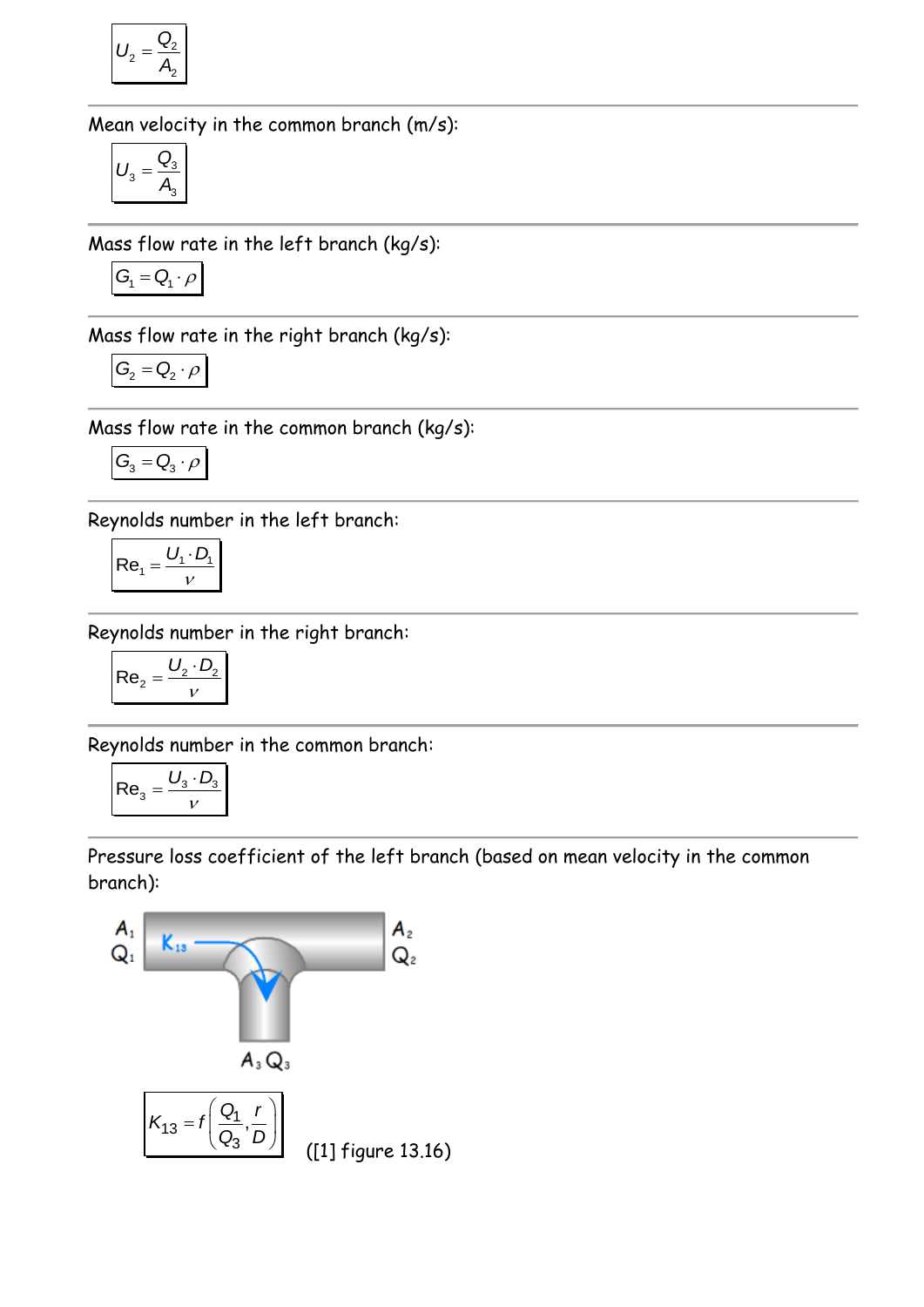

Pressure loss coefficient of the right branch (based on mean velocity in the common branch):

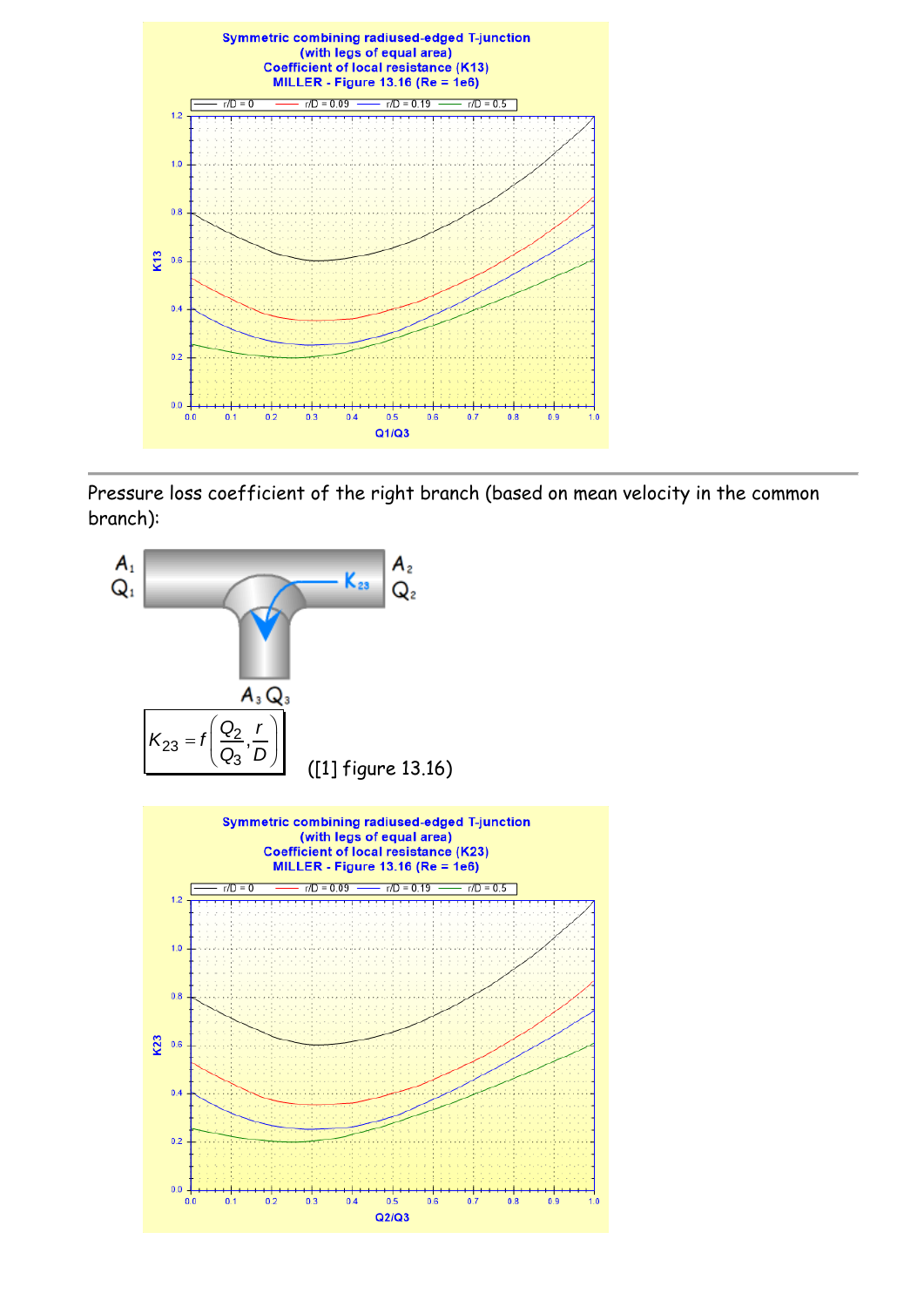Pressure loss in the left branch (Pa):

$$
\Delta P_{13} = K_{13} \cdot \frac{\rho \cdot U_3^2}{2}
$$

([1] equation 13.1)

Pressure loss in the right branch (Pa):

$$
\Delta P_{23} = K_{23} \cdot \frac{\rho \cdot U_3^2}{2}
$$

([1] equation 13.2)

Head loss of fluid in the left branch (m):

$$
\Delta H_{13} = K_{13} \cdot \frac{U_3^2}{2 \cdot g}
$$

Head loss of fluid in the right branch (m):

$$
\Delta H_{23} = K_{23} \cdot \frac{U_3^2}{2 \cdot g}
$$

Hydraulic power loss in the left branch (W):

$$
\textit{Wh}_{13} = \Delta P_{13} \cdot Q_1
$$

Hydraulic power loss in the right branch (W):

 $Wh_{23} = \Delta P_{23} \cdot Q_2$ 

### **Symbols, Definitions, SI Units:**

| D               | Inside diameter of the three branches (m)        |
|-----------------|--------------------------------------------------|
| $\mathsf{D}_1$  | Diameter of the left branch (m)                  |
| D2              | Diameter of the right branch (m)                 |
| D3              | Diameter of the common branch (m)                |
| $\mathsf A_1$   | Cross-sectional area of the left branch $(m^2)$  |
| A2              | Cross-sectional area of the right branch $(m2)$  |
| Aз              | Cross-sectional area of the common branch $(m2)$ |
| $Q_1$           | Volume flow rate in the left branch $(m^3/s)$    |
| $U_1$           | Mean velocity in the left branch (m/s)           |
| Q <sub>2</sub>  | Volume flow rate in the right branch $(m^3/s)$   |
| $U_2$           | Mean velocity in the right branch $(m/s)$        |
| $Q_3$           | Volume flow rate in the common branch $(m^3/s)$  |
| $U_3$           | Mean velocity in the common branch $(m/s)$       |
| $G_1$           | Mass flow rate in the left branch ( $kg/s$ )     |
| G2              | Mass flow rate in the right branch (kg/s)        |
| G <sub>3</sub>  | Mass flow rate in the common branch (kg/s)       |
| Re <sub>1</sub> | Reynolds number in the left branch ()            |
| Re <sub>2</sub> | Reynolds number in the right branch ()           |
|                 |                                                  |

Re<sup>3</sup> Reynolds number in the common branch ()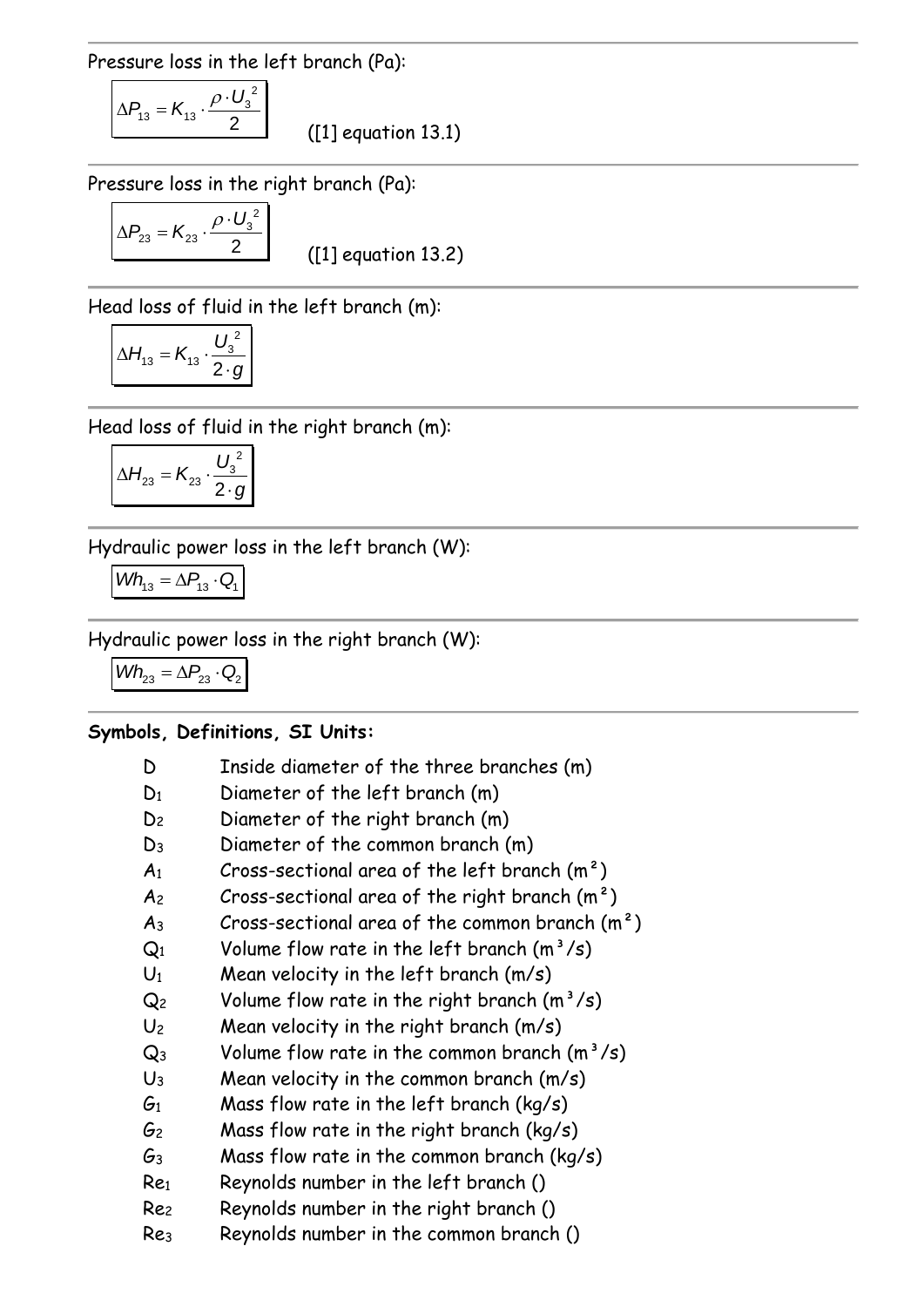| r<br>$K_{13}$   | Rounded radius (m)<br>Pressure loss coefficient of the left branch (based on mean velocity in<br>the common branch) () |
|-----------------|------------------------------------------------------------------------------------------------------------------------|
| $K_{23}$        | Pressure loss coefficient of the right branch (based on mean velocity in<br>the common branch) ()                      |
| $\Delta P_{13}$ | Pressure loss in the left branch (Pa)                                                                                  |
| $\Delta P_{23}$ | Pressure loss in the right branch (Pa)                                                                                 |
| $\Delta H_{13}$ | Head loss of fluid in the left branch (m)                                                                              |
| $\Delta H_{23}$ | Head loss of fluid in the right branch (m)                                                                             |
| $Wh_{13}$       | Hydraulic power loss in the left branch (W)                                                                            |
| $Wh_{23}$       | Hydraulic power loss in the right branch (W)                                                                           |
| $\rho$          | Fluid density $(kq/m^3)$                                                                                               |
| $\mathbf v$     | Fluid kinematic viscosity $(m^2/s)$                                                                                    |
| g               | Gravitational acceleration $(m/s^2)$                                                                                   |

### **Validity range:**

- turbulent flow regime (Re<sub>3</sub>  $\geq 10^5$ )
- three legs of equal area  $(D_1 = D_2 = D_3)$
- relative radius of the round (r/D) lower than or equal to 0.5D

#### **Example of application:**